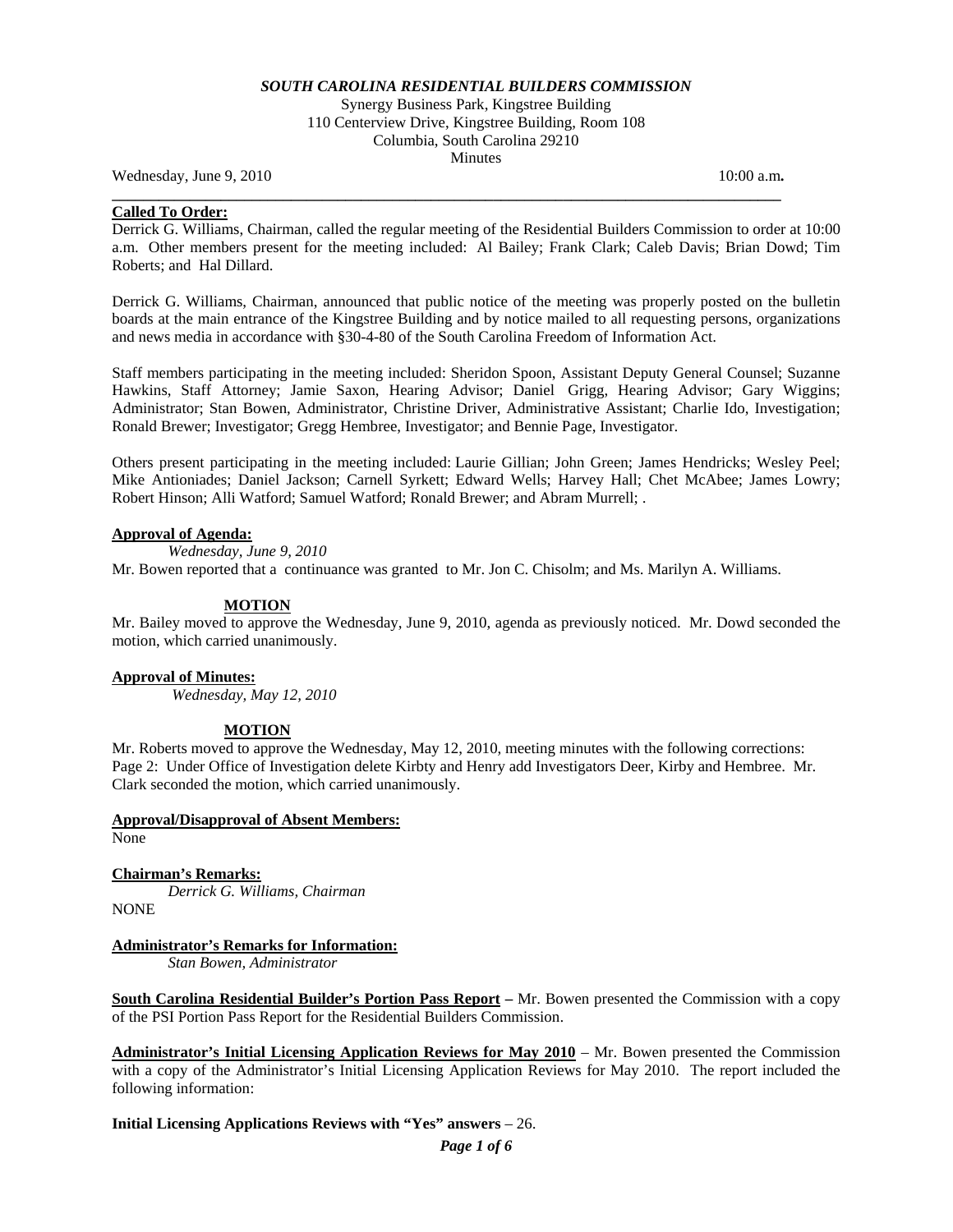**Initial Licensing Approved Applications with "Yes" answers** – 18. **Initial Licensing Applications with "Yes" answers that was sent a letter scheduling a Board Hearing or to provide more documentation** – 8.

**LLR Cited for Efforts in Arrest of Building Scammer** – Mr. Bowen presented the Commission with a copy of an article, which LLR was cited for their efforts in arrest of a building scammer.

**S. C. Residential Builders Bulletin** – Mr. Bowen presented the Commission with a copy of the Residential Builders Newsletter.

**Nationally Recognized Solar Expert Coming to Columbia for Workshop** – Mr. Bowen presented the Commission with an article regarding Mr. John Wiles, the person responsible for writing the solar section of the National Electrical Code. He will be visiting Columbia, South Carolina on Tuesday, July 20, 2010.

**Staff Report and Request** – Mr. Bowen presented the Commission with a copy of the letter from Chairman Williams to Mr. Randall Bryant, Deputy Director, and his response, (see attached).

Advisory Opinions: *Sheridon Spoon, Deputy General Counsel*  **NONE** 

Legislative Update: *Robert Selman*  **NONE** 

Office of Investigations and Enforcement (OIE) Report:

Mr. Charlie Ido reported the number of investigations as of today:

**372** – Open Complaints **120** – Forwarded to Office of General Counsel (OGC)

**Old Business:** NONE

**New Business**:

#### **Recommendations of IRC Resolution Guidelines:**

## **MOTION**

Mr. Davis made a motion to approve the recommendations of the Investigative Review Committee Guidelines. Mr. Roberts seconded the motion, which carried unanimously.

# **Application Reviews:**

*Daniel Jackson* 

The Commission held an Application Hearing regarding Mr. Daniel Jackson.

## **MOTION:**

Mr. Davis made a motion to approve Mr. Jackson's Residential Electrical and HVAC Licenses. Mr. Bailey seconded the motion, which carried unanimously.

## *(This proceeding was recorded by a court reporter in order to produce a verbatim transcript if requested in accordance with the law.)*

*Mr. Abram Murrell*  The Commission held an Application Hearing regarding Mr. Abram Murrell.

## **MOTION:**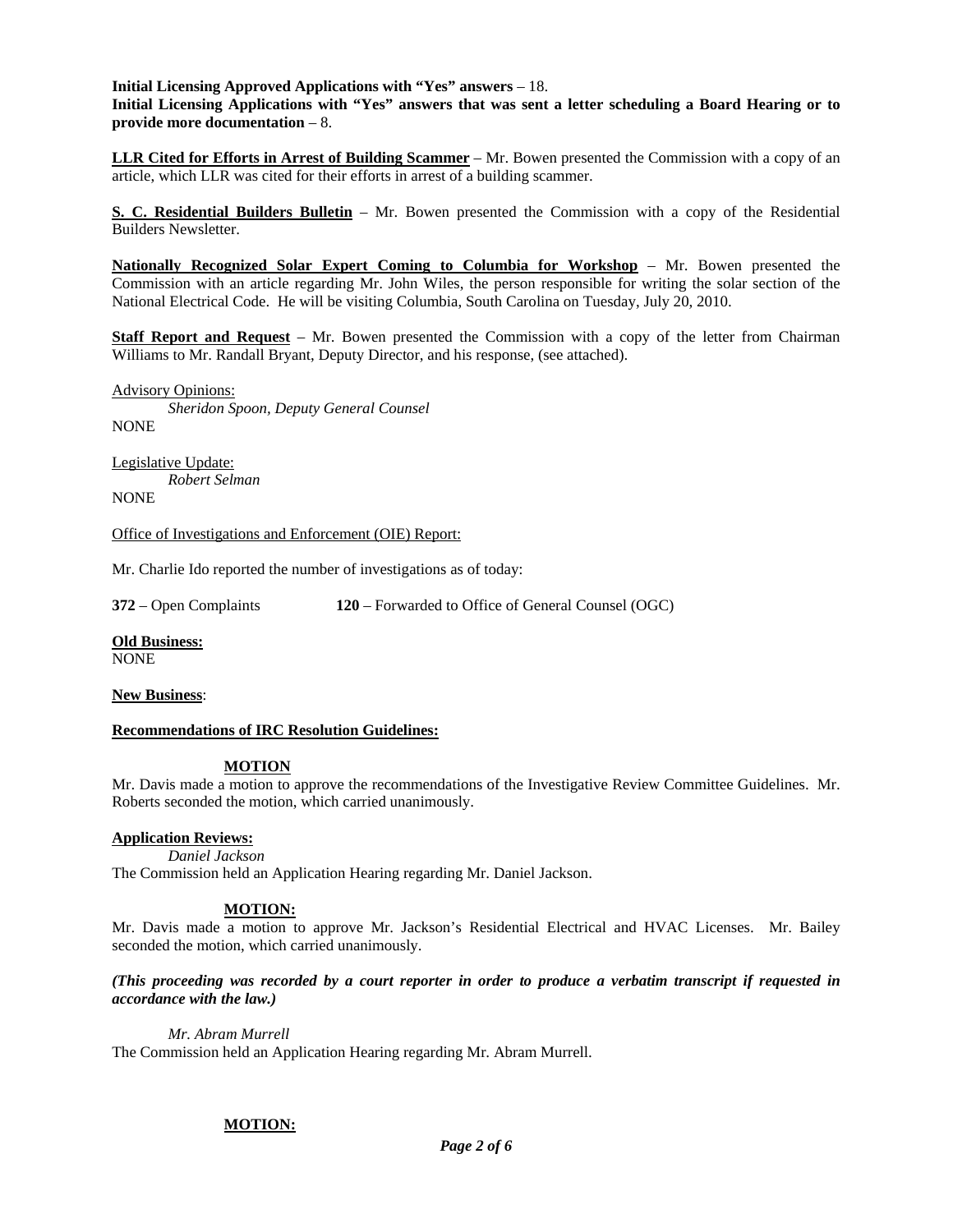Mr. Davis made a motion to approve Mr. Murrell Residential Electrical License. Mr. Dillard seconded the motion, which carried unanimously.

### *(This proceeding was recorded by a court reporter in order to produce a verbatim transcript if requested in accordance with the law.)*

*Mr. Carnell Syrkett* 

The Commission held an Application Hearing regarding Mr. Carnell Syrkett.

## **MOTION:**

Mr. Bailey made a motion to issue Mr. Syrkett's Residential Specialty Contractor's License upon receipt of the outstanding fine; license be issued with a two year probationary status; and provide a Five Thousand Dollars Surety Bond. Mr. Davis seconded the motion, which carried unanimously.

*(This proceeding was recorded by a court reporter in order to produce a verbatim transcript if requested in accordance with the law.)* 

*Mr. John A. Green* 

The Commission held an Application Hearing regarding Mr. John A. Green.

# **MOTION:**

Mr. Dowd made a motion to approve Mr. John A. Green Residential Electrical License. Mr. Bailey seconded the motion, which carried unanimously.

*(This proceeding was recorded by a court reporter in order to produce a verbatim transcript if requested in accordance with the law.)* 

#### *Mr. Edward Wells*

The Commission held an Application Hearing regarding Mr. Edward Wells.

## **MOTION:**

Mr. Davis made a motion to approve Mr. Wells' request to reinstate his Residential Electrical License. Mr. Dillard seconded the motion, which carried unanimously.

### *(This proceeding was recorded by a court reporter in order to produce a verbatim transcript if requested in accordance with the law.)*

*Mr. Harvey A. Hall* 

The Commission held an Application Hearing regarding Mr. Harvey A. Hall.

## **MOTION:**

Mr. Bailey made a motion to approve Mr. Hall's request to reinstate his Residential Electrical License. Mr. Dillard seconded the motion, which carried unanimously.

*(This proceeding was recorded by a court reporter in order to produce a verbatim transcript if requested in accordance with the law.)* 

*Mr. James Lowry* 

The Commission held an Application Hearing regarding Mr. James Lowry.

## **MOTION:**

Mr. Davis made a motion to approve Mr. Lowry to sit for the Residential Electrical Examination. Mr. Bailey seconded the motion, which carried unanimously.

*(This proceeding was recorded by a court reporter in order to produce a verbatim transcript if requested in accordance with the law.)* 

*Mr. Chet McAbee*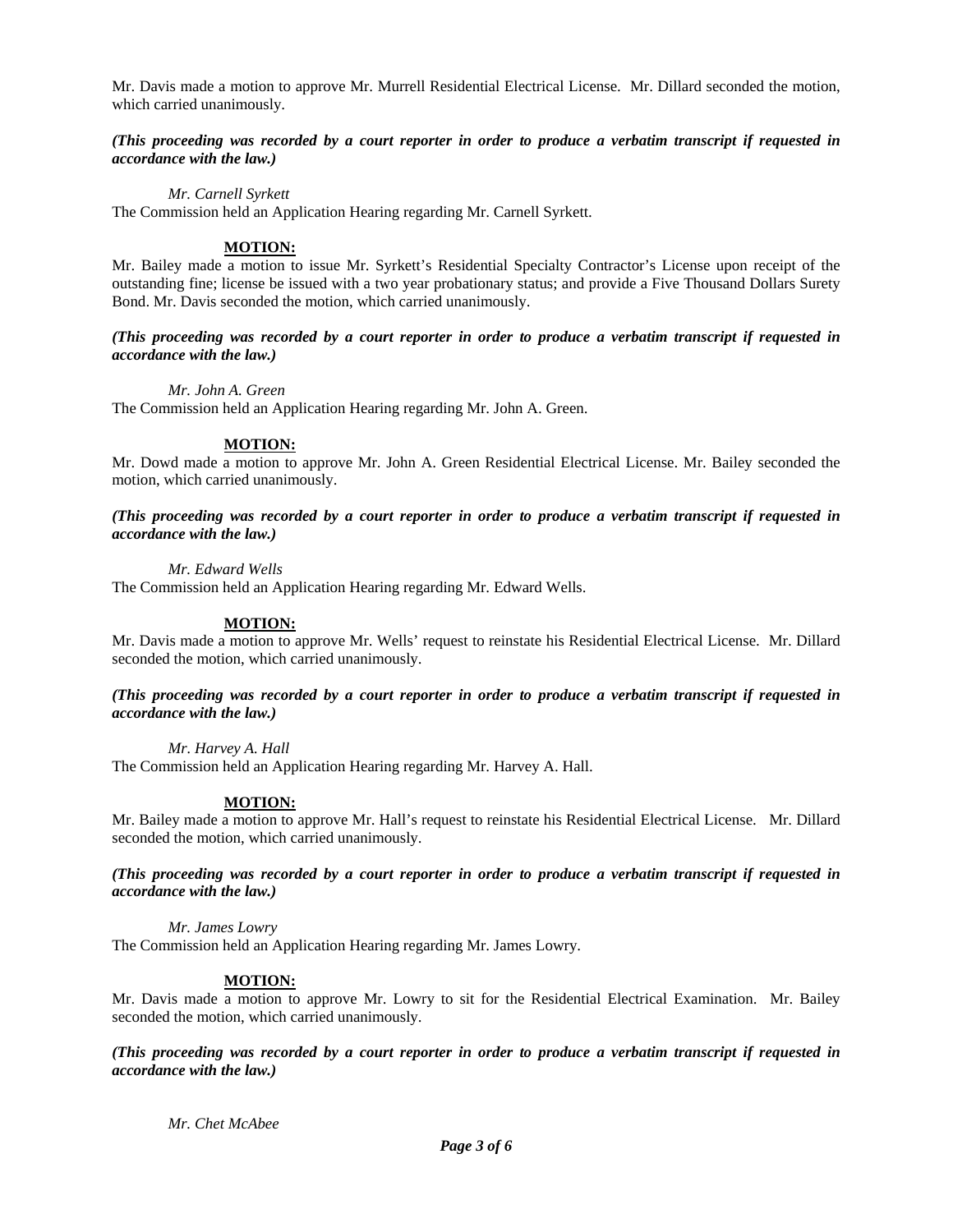The Commission held an Application Hearing regarding Mr. Chet McAbee.

#### **MOTION:**

Mr. Bailey made a motion to approve Mr. McAbee's request to be issued a Grandfather Residential HVAC License. Mr. Dillard seconded the motion, which carried unanimously.

*(This proceeding was recorded by a court reporter in order to produce a verbatim transcript if requested in accordance with the law.)* 

*Mr. Samuel Watford, Jr.* 

The Commission held an Application Hearing regarding Mr. Samuel Watford, Jr.

#### **MOTION:**

Mr. Davis made a motion to approve Mr. Watford's request to reinstate his Residential Plumbing License. Mr. Clark seconded the motion, which carried unanimously.

*(This proceeding was recorded by a court reporter in order to produce a verbatim transcript if requested in accordance with the law.)* 

*Mr. Laurie Gilliam, Jr.* 

The Commission held an Application Hearing regarding Mr. Laurie Gilliam.

### **MOTION:**

Mr. Davis made a motion to approve Mr. Gilliam's request to reinstate his Residential HVAC License. Mr. Clark seconded the motion, which carried unanimously.

*(This proceeding was recorded by a court reporter in order to produce a verbatim transcript if requested in accordance with the law.)* 

*Mr. Gabriel R. Johnson* 

Mr. Johnson was not present. No action taken.

## *(This proceeding was recorded by a court reporter in order to produce a verbatim transcript if requested in accordance with the law.)*

*Mr. James Hendrick, Jr.* 

The Commission held an Application Hearing regarding Mr. James Hendrick, Jr.

## **MOTION:**

Mr. Davis made a motion to approve Mr. Hendrick's request to reinstate his Residential HVAC License. Mr. Clark seconded the motion, which carried unanimously.

*(This proceeding was recorded by a court reporter in order to produce a verbatim transcript if requested in accordance with the law.)* 

*Mr. Robert Hinson* 

The Commission held an Application Hearing regarding Mr. Robert Hinson.

## **MOTION:**

Mr. Davis made a motion to approve Mr. Hinson's request to reinstate his Residential Plumbing License. Mr. Roberts seconded the motion, which carried unanimously.

*(This proceeding was recorded by a court reporter in order to produce a verbatim transcript if requested in accordance with the law.)* 

## **Approval of Hearing Officer's Recommendation for Citations:**

*Mr. Carnell Syrkett– Citation #1363*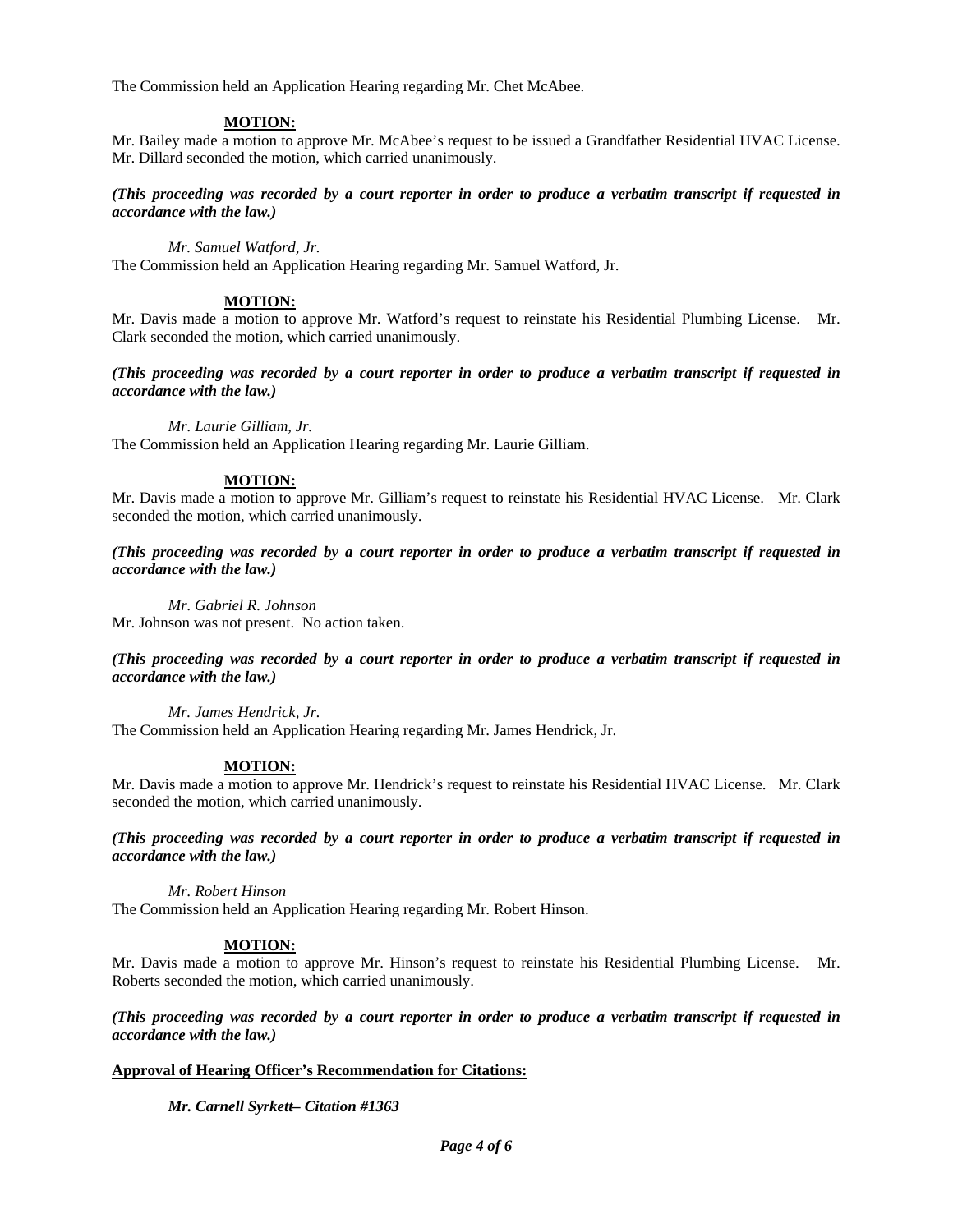The Commission held a Citation Hearing regarding Mr. Carnell Syrkett. Mr. Syrkett agreed to have citation paid by Tuesday, June 15, 2010.

*(This proceeding was recorded by a court reporter in order to produce a verbatim transcript if requested in accordance with the law.)* 

#### *Mr. Christopher Kerdock – Citation 1357*

The Commission held a Citation Hearing regarding Mr. Christopher Kerdock.

### **MOTION:**

Mr. Bailey made a motion to approve the Hearing Officer's Recommendation for Citation against Mr. Christopher Kerdock or citation #1357. Mr. Roberts seconded the motion, which carried unanimously.

*(This proceeding was recorded by a court reporter in order to produce a verbatim transcript if requested in accordance with the law.)* 

#### *Mr. Michael Donahue– Citation 1374*

The Commission held a Citation Hearing regarding Mr. Michael Donahue

### **MOTION:**

Mr. Bailey made a motion to approve the Hearing Officer's Recommendation for Citation against Mr. Michael Donahue for citation #1374. Mr. Clark seconded the motion, which carried unanimously.

*(This proceeding was recorded by a court reporter in order to produce a verbatim transcript if requested in accordance with the law.)* 

**Administrative Hearing: Daniel Grigg, Hearing Advisor LeAnn Gray, represented the State** 

### **Hearing Officer's Recommendations:**

 *Mr. Michael Antoniades* 

The Commission held an Administrative Hearing regarding Mr. Michael Antoniades. Mr. Wesley Peele represented Mr. Antoniades.

#### **MOTION:**

Mr. Clark made a motion to uphold the Hearing Officers Recommendation and prior to the Commission considering reinstating Mr. Antoniades' license he must provide documentation satisfactory to the Commission that he has rectified the outstanding judgments and liens. Mr. Roberts seconded the motion, which carried unanimously.

*(This proceeding was recorded by a court reporter in order to produce a verbatim transcript if requested in accordance with the law.)* 

**Daniel Grigg, Hearing Advisor Suzann Hawkins, represented the State** 

*Mr. Thomas Hays, Jr. – Case #2008-748* 

The Commission held an Administrative Hearing regarding Mr. Brendon S. Abbott

## **MOTION:**

Mr. Roberts made a motion to uphold the Hearing Officer's Recommendations. Mr. Dowd seconded the motion, which carried unanimously.

*(This proceeding was recorded by a court reporter in order to produce a verbatim transcript if requested in accordance with the law.)* 

**Public Comments:** NONE